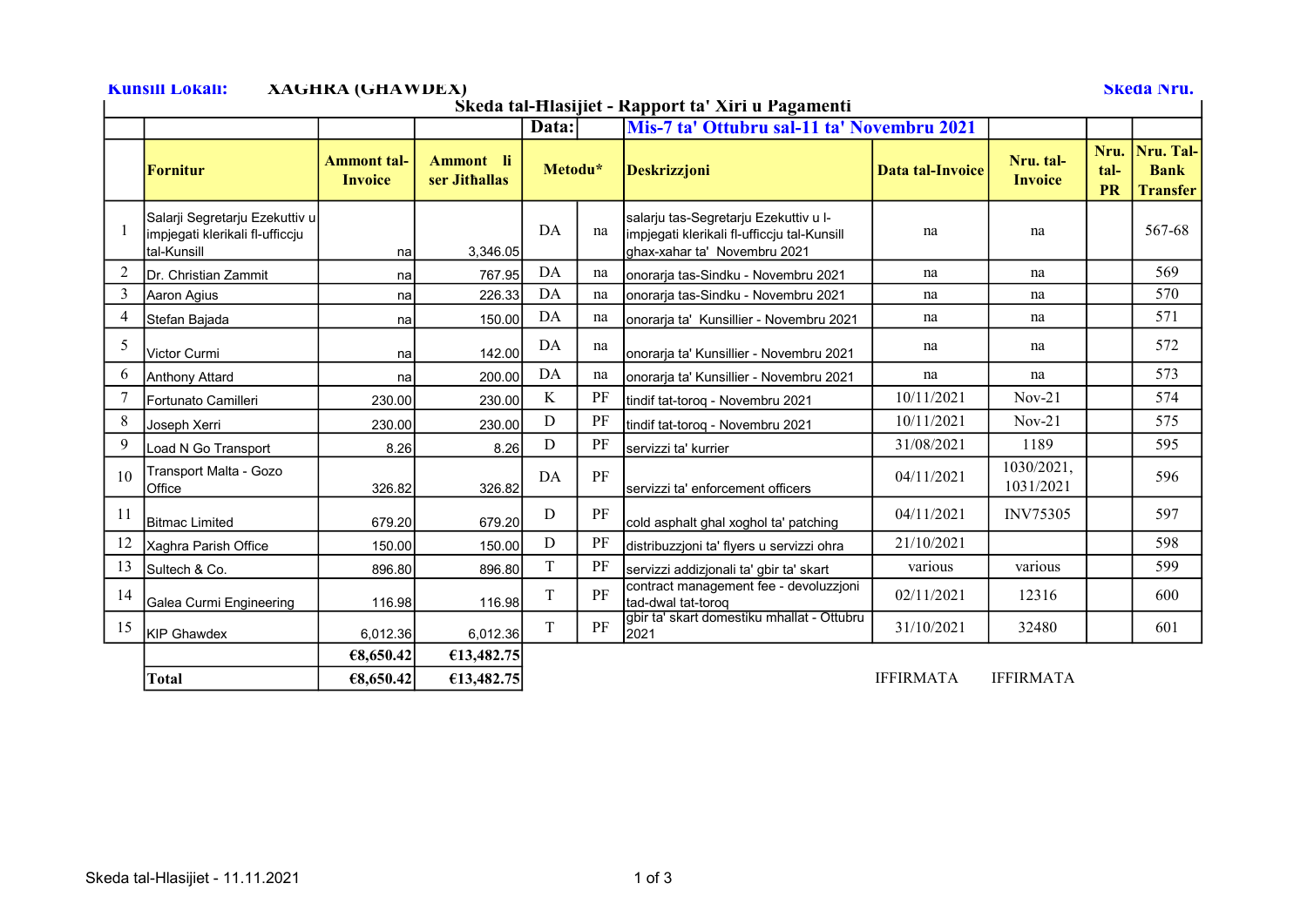|    |                                                                                                         |                                      |                            | Data:       |          | Śkeda tal-Hlasijiet - Rapport ta' Xiri u Pagamenti<br><b>Mis-7 ta' Ottubru sal-11 ta' Novembru 2021</b> |                                          |                             |                                          |                                                       |
|----|---------------------------------------------------------------------------------------------------------|--------------------------------------|----------------------------|-------------|----------|---------------------------------------------------------------------------------------------------------|------------------------------------------|-----------------------------|------------------------------------------|-------------------------------------------------------|
|    | <b>Fornitur</b>                                                                                         | <b>Ammont tal-</b><br><b>Invoice</b> | Ammont li<br>ser Jithallas | Metodu*     |          | <b>Deskrizzjoni</b>                                                                                     | Data tal-Invoice                         | Nru. tal-<br><b>Invoice</b> | INFU.<br>tal-<br>$\overline{\mathbf{D}}$ | Nru. 1a1-<br><b>Bank</b><br>$_{\alpha}$ f $_{\alpha}$ |
| 16 | KIP Ghawdex                                                                                             | 6,012.36                             | 6,012.36                   | T           | PF       | gbir ta' skart organiku - Ottubru 2021                                                                  | 31/10/2021                               | 32481                       |                                          | 602                                                   |
| 17 | Elizabeth Galea                                                                                         | 2,260.00                             | 2,260.00                   | K           | PF       | kiri ta' trakk ghal xoghol tal-Kunsill                                                                  | various                                  | various                     |                                          | 603                                                   |
| 18 | Josephine Sultana                                                                                       | 17.00                                | 17.00                      | D           | PF       | rimbors ta' spejjez - materjal ghal-librerija                                                           | 29/10/2021                               |                             |                                          | 604                                                   |
| 19 | Galea Supplies                                                                                          | 83.71                                | 83.71                      | $\mathbf D$ | PF       | ilma u materjal tat-tindif ghall-ufficcju tal-<br>Kunsill u I-librerija pubblika                        | 19/10/2021                               |                             |                                          | 605                                                   |
| 20 | Wasteserv                                                                                               | 205.78                               | 205.78                     | DA          | PF       | mizati ghal rimi ta' skart goff                                                                         | 15/10/2021                               | 103313                      |                                          | 606                                                   |
| 21 | Raphael Refalo                                                                                          | 1,104.48                             | 1,104.48                   | T           | $\rm PF$ | diversi sinjali tat-traffiku                                                                            | 24/10/2021,<br>25/10/2021,<br>01/11/2021 | 21-249, 21-<br>243, 21-245  |                                          | 607                                                   |
| 22 | <b>Victory Garage</b>                                                                                   | 165.20                               | 165.20                     | D           | PF       | servizz ta' trasport                                                                                    | 30/09/2021                               | 909                         |                                          | 608                                                   |
| 23 | Perit Edward Scerri                                                                                     | 1,598.40                             | 1,598.40                   | T           | PF       | servizzi professjonali ta' Perit                                                                        | 22/10/2021                               | 119, 120, 121               |                                          | 609                                                   |
| 24 | Stephen Borg                                                                                            | 130.00                               | 130.00                     | D           | PF       | rimbors ta' spejjez - hsara f'tyre                                                                      | 22/10/2021                               |                             |                                          | 610                                                   |
| 25 | William Sultana                                                                                         | 236.00                               | 236.00                     | D           | $\rm PF$ | servizzi moghtija lill-Kunsill                                                                          | 22/10/2021                               | 766                         |                                          | 611                                                   |
| 26 | <b>LTLM Limited</b>                                                                                     | 259.60                               | 259.60                     | D           | PF       | kiri ta' skips u gebel tal-franka                                                                       | 30/09/2021,<br>18/10/2021                | 206-21, 222-<br>21          |                                          | 612                                                   |
| 27 | Gaulitanus Choir                                                                                        | 500.00                               | 500.00                     | D           | PF       | servizzi muzikali waqt attivita' kulturali                                                              | 18/10/2021                               |                             |                                          | 613                                                   |
| 28 | Raphael Refalo                                                                                          | 113.28                               | 113.28                     | $\mathbf T$ | PF       | diversi sinjali tat-traffiku                                                                            | 16/10/2021                               | 21-235                      |                                          | 614                                                   |
| 29 | Xerri's Garden Centre                                                                                   | 283.20                               | 283.20                     | T           | PF       | bexx tas-sigar tal-palm                                                                                 | 14/10/2021                               | 3513                        |                                          | 615                                                   |
| 30 | <b>Bad Boy Cleaning Services</b>                                                                        | 226.56                               | 226.56                     | D           | PF       | servizzi ta' tindif fl-ufficcju amministrattiv<br>tal-Kunsill - Settembru 2021                          | 30/09/2021                               | 88473                       |                                          | 616                                                   |
|    |                                                                                                         | €13,195.57                           | €13,195.57                 |             |          |                                                                                                         |                                          |                             |                                          |                                                       |
|    | <b>Total</b>                                                                                            | €13,195.57                           | €13,195.57                 |             |          |                                                                                                         | <b>IFFIRMATA</b>                         | <b>IFFIRMATA</b>            |                                          |                                                       |
|    | <b>Kunsill Lokali:</b><br><b>XAGHRA (GHAWDEX)</b><br>Skeda tal-Hlasijiet - Rapport ta' Xiri u Pagamenti |                                      |                            |             |          |                                                                                                         |                                          |                             |                                          | <b>Skeda Nru.</b>                                     |
|    | Mis-7 ta' Ottubru sal-11 ta' Novembru 2021<br>Data:                                                     |                                      |                            |             |          |                                                                                                         |                                          |                             |                                          |                                                       |
|    | <b>Fornitur</b>                                                                                         | Ammont tal-<br>Invoice               | Ammont li<br>ser Jithallas | Metodu*     |          | <b>Deskrizzjoni</b>                                                                                     | <b>Data tal-Invoice</b>                  | Nru. tal-<br><b>Invoice</b> | Nru.<br>tal-<br><b>PR</b>                | Nru. Tal-<br><b>Bank</b><br><b>Transfer</b>           |

## Skeda tal-Hlasijiet - 11.11.2021 2 of 3